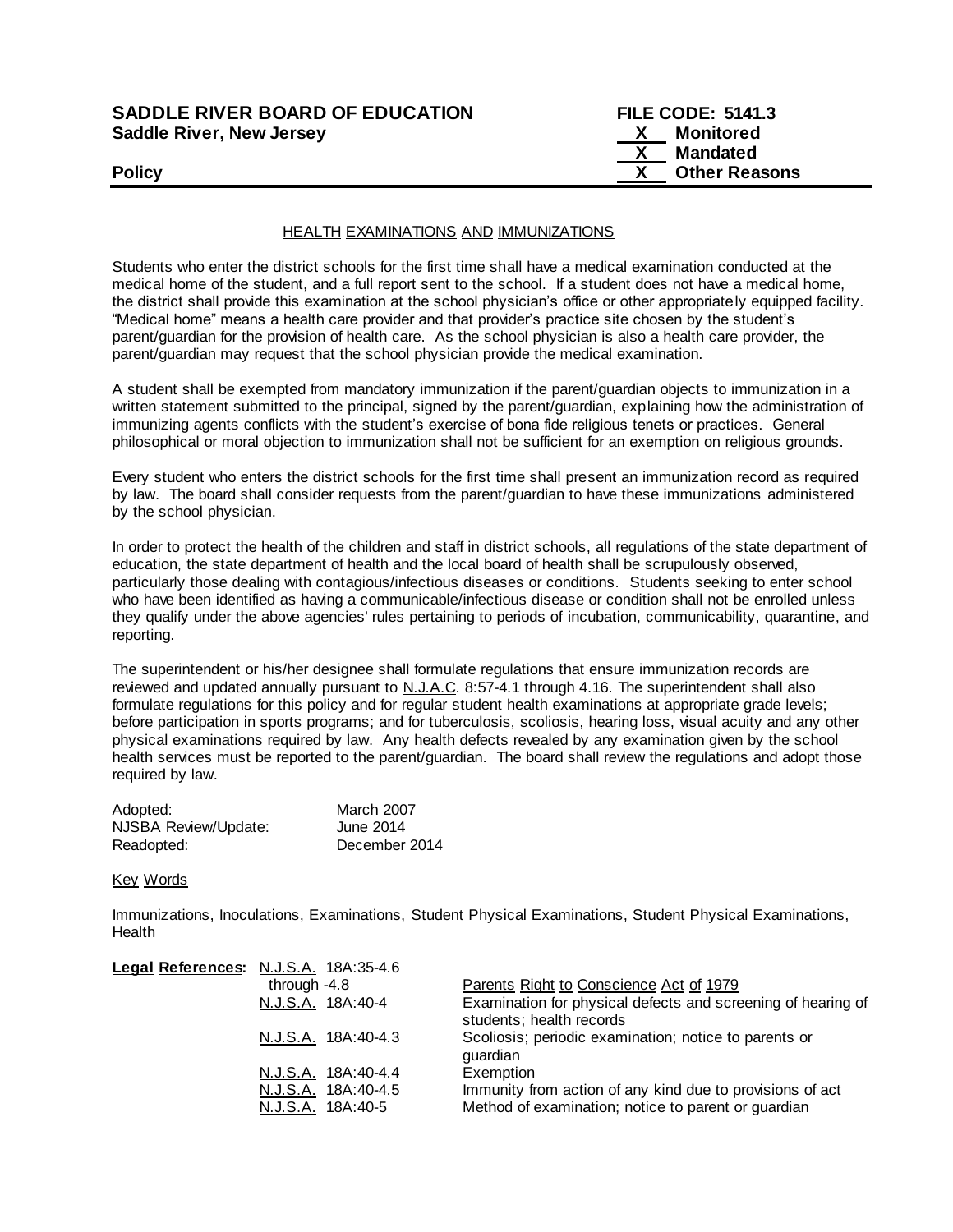## HEALTH EXAMINATIONS AND IMMUNIZATIONS (continued)

| N.J.S.A. 18A:40-6                        | In general                                                                        |
|------------------------------------------|-----------------------------------------------------------------------------------|
| N.J.S.A. 18A:40-11                       | Exclusion of students having communicable tuberculosis                            |
| N.J.S.A. 18A:40-16                       |                                                                                   |
| through -19                              | Tuberculosis infection; determination of presence                                 |
| N.J.S.A. 18A:40-20                       | Immunization at public expense                                                    |
| N.J.S.A. 18A:61D-8                       |                                                                                   |
| through -10                              | Findings, declarations relative to Hepatitis B vaccinations                       |
| N.J.S.A. 26:1A-9.1                       | Exemption of students from mandatory immunizations                                |
| N.J.S.A. 26:4-6                          | Prohibiting attendance of teachers or students                                    |
| N.J.S.A. 26:2T-5                         |                                                                                   |
| through -9                               | Findings, declarations relative to Hepatitis C                                    |
| N.J.A.C. 6A:14-3.4                       | Evaluation                                                                        |
| N.J.A.C. 6A:16-1.1et seq.                | Programs to Support Student Development                                           |
| See particularly:                        |                                                                                   |
| N.J.A.C. 6A:16-1.3, -1.4,                |                                                                                   |
| $-2.1, -2.2, -2.3, -2.4,$                |                                                                                   |
| $-4.1, -4.3$                             |                                                                                   |
| N.J.A.C. 6A:32-9.1                       | <b>Athletics Procedures</b>                                                       |
| N.J.A.C. 8:57-2                          | Reporting of acquired immunodeficiency syndrome and                               |
|                                          | infection with Human Immunodeficiency Virus                                       |
| N.J.A.C. 8:57-4.1                        | Applicability                                                                     |
| N.J.A.C. 8:57-4.2                        | Proof of immunization                                                             |
| N.J.A.C. 8:57-4.3                        | Medical exemptions                                                                |
| N.J.A.C. 8:57-4.4                        | Religious exemptions                                                              |
| N.J.A.C. 8:57-4.5                        | Provisional admission                                                             |
| N.J.A.C. 8:57-4.6                        | Documents accepted as evidence of immunization                                    |
| N.J.A.C. 8:57-4.7                        | Records required                                                                  |
| N.J.A.C. 8:57-4.8                        | Reports to be sent to the State Department of Health                              |
| N.J.A.C. 8:57-4.9                        | Records available for inspection                                                  |
| N.J.A.C. 8:57-4.10                       | Diphtheria and tetanus toxoids and pertussis vaccine                              |
| N.J.A.C. 8:57-4.11                       | Poliovirus vaccine                                                                |
| N.J.A.C. 8:57-4.12                       | Measles virus vaccine                                                             |
| N.J.A.C. 8:57-4.13                       | Rubella vaccine                                                                   |
| N.J.A.C. 8:57-4.14                       | Mumps vaccine                                                                     |
| N.J.A.C. 8:57-4.15<br>N.J.A.C. 8:57-4.16 | Haemophilus influenza type b (Hib) conjugate vaccine<br>Hepatitis B virus vaccine |
| N.J.A.C. 8:57-4.17                       | Varicella virus vaccine                                                           |
|                                          | Pneumococcal conjugate vaccine                                                    |
| N.J.A.C. 8:57-4.18<br>N.J.A.C. 8:57-4.19 | Influenza vaccine                                                                 |
| N.J.A.C. 8:57-4.20                       | Meningococcal vaccine                                                             |
| N.J.A.C. 8:57-4.21                       | Providing immunization                                                            |
| N.J.A.C. 8:57-4.22                       |                                                                                   |
|                                          | Emergency power of the Commissioner, Department of<br>Health and Senior           |
| N.J.A.C. 8:61-2.1                        | Attendance at school by students or adults infected by                            |
|                                          | Human Immuno-deficiency Virus (HIV)                                               |
|                                          |                                                                                   |

Plainfield Board of Education v. Cooperman, 105 NJ 587 (1987)

No Child Left Behind Act of 2001, Pub. L. 107-110, 20 U.S.C.A. 6301 et seq.

| <b>Possible</b>          |         |                                           |
|--------------------------|---------|-------------------------------------------|
| <b>Cross References:</b> | *1410   | Local units                               |
|                          | $*4123$ | Classroom aides                           |
|                          | *5111   | Admission                                 |
|                          | $*5113$ | Absences and excuses                      |
|                          | *5131.6 | Drugs, alcohol, tobacco (substance abuse) |